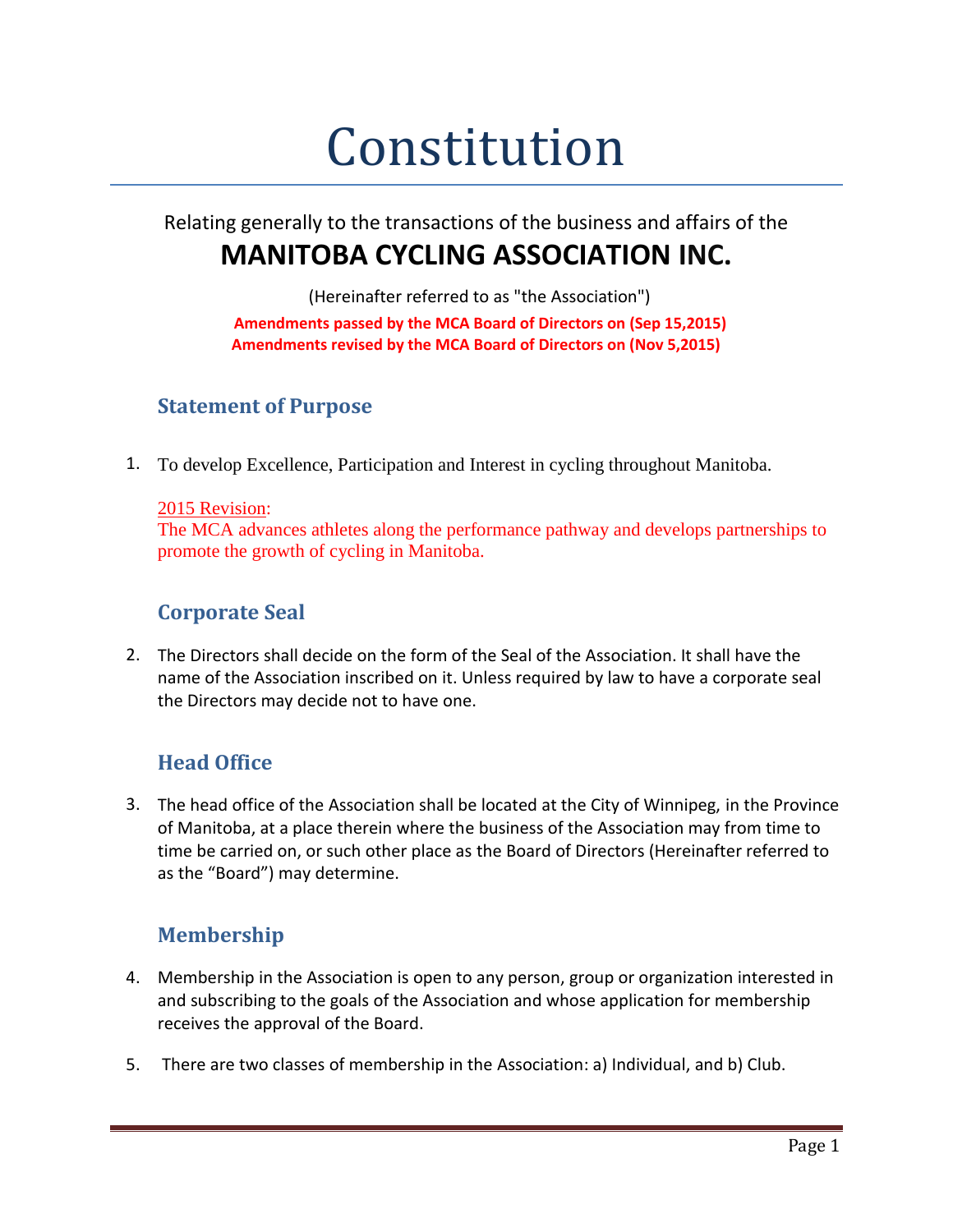- 6. Annual memberships shall be from January 1st to December 31st. Membership fees are due at the time of membership application.
- 7. Any member may withdraw from membership by sending his written resignation to the Secretary. No portion of the resigning member's annual fees is refundable.
- 8. Individual membership in the Association shall entitle the person to all the rights and privileges established by these bylaws or the Board, including voting rights. The voting rights of individual members who are younger than sixteen (16) years of age ("minor") are vested in the parent or guardian of the member.
- 9. Club membership in the Association shall entitle the club to all the rights and privileges established by this bylaw or Board resolution or policy, but excludes voting rights.

#### **Directors**

10. The property and business of the association shall be managed by eleven (11) Directors, who must be eighteen (18) years of age, or older, and members of the association in good standing.

#### 2015 Revision:

The property and business of the associations shall be managed by a minimum of six (6) Directors and a maximum of 13 Directors, who must be eighteen (18) years of age, or older, and members of the association in good standing.

- 11. All Directors will hold office for a term of 2 years.
- 12. The Directors and their re-elections cycles are:

| <b>Even Years</b>                         | <b>Odd Years</b>               |
|-------------------------------------------|--------------------------------|
| President                                 | Vice President                 |
| <b>Mountain Bike Coordinator</b>          | Secretary                      |
| Recreation and Transportation Coordinator | Treasurer                      |
| <b>KOM Coordinator</b>                    | <b>Road Coordinator</b>        |
| <b>Cyclocross Coordinator</b>             | Provincial Program Coordinator |
|                                           | <b>BMX Coordinator</b>         |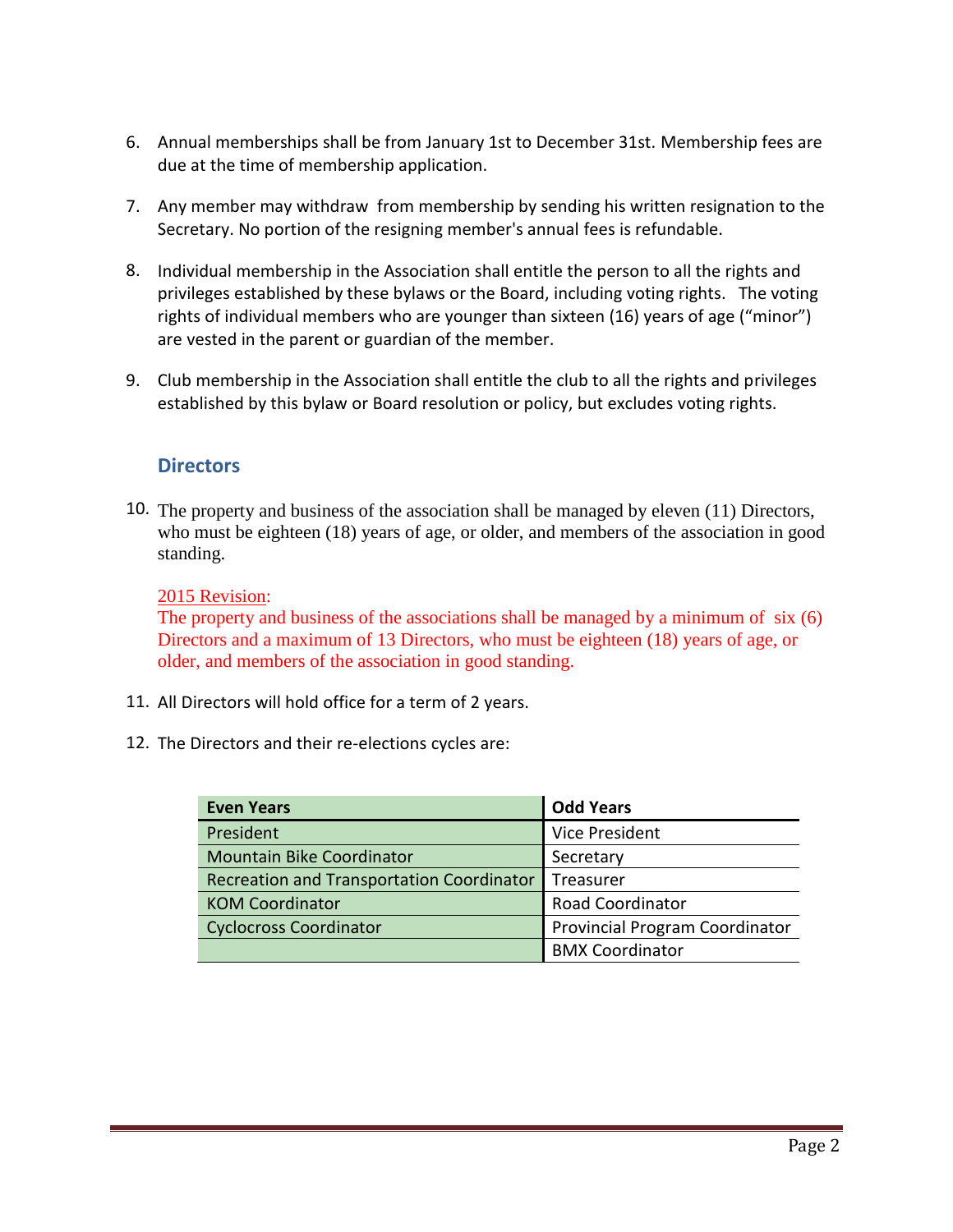#### 2015 Revision:

| <b>Even Years</b>                                | <b>Odd Years</b>                      |
|--------------------------------------------------|---------------------------------------|
| President                                        | <b>Vice President</b>                 |
| <b>Mountain Bike Coordinator</b>                 | Secretary                             |
| <b>Recreation and Transportation Coordinator</b> | Treasurer                             |
| <b>KOM Coordinator</b>                           | Road Coordinator                      |
| <b>Cyclocross Coordinator</b>                    | Provincial Program Coordinator        |
|                                                  | <b>BMX Coordinator</b>                |
|                                                  | <b>Marketing &amp; Communications</b> |

- 13. In the event two or more candidates have received an equal number of votes and no candidate has received more votes, another vote shall be held, between those candidates only, to determine who will be the new Director.
- 14. Directors assume their responsibilities at the adjournment of the Annual General Meeting at which they were elected.
- 15. A simple majority of the Directors shall constitute quorum.
- 16. All decisions of the Board shall be final and not subject to appeal, except as otherwise expressly provided herein.
- 17. Upon ten (10) working days written notice to the Board, a minimum of twenty percent (20%) of the voting members of the Association can require any decision of the Board to be placed on the agenda of the next Annual or Special General meeting of members. At such meetings, two thirds of all members present must agree to have the decision reviewed and debated prior to any review or debate proceeding. Following such review or debate, a simple majority vote of the members shall decide the issue.
- 18. A vacancy is created when a Director;
	- a. Dies
	- b. Resigns
	- c. Is judicially determined to be mentally incapacitated
	- d. Is found to be guilty of a criminal act
	- e. Is removed by a seventy-five percent (75%) vote of the members present at a Special General Meeting called for the purpose of removing that Director.
	- f. Does not attend two consecutive regular meetings of the Board or, during the period between the Annual General Meeting of the Association in one year and the next ensuing Annual General Meeting, fails to attend one-third or more of the total number of regular or special meetings of the Board held during such period without providing reasons for such non-attendance satisfactory to the Board.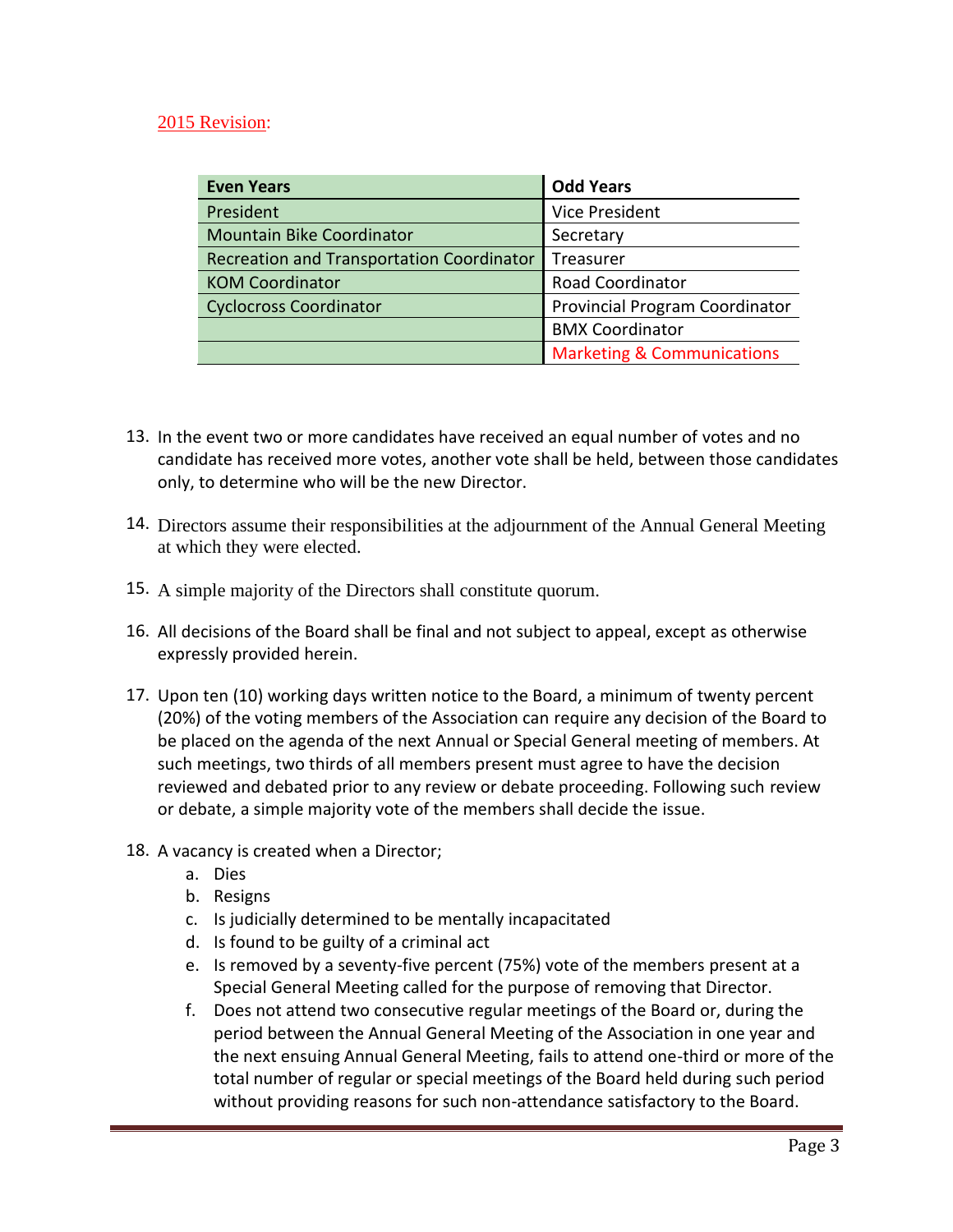#### 2015 Revision:

f. Fails to attend, without providing reason satisfactory to the Board, two consecutive regular meetings of the board or one-third or more of the total number of regular and special meetings of the Board held during the period between two Annual General Meetings of the Association.

- 19. Vacancies that occur between Annual General Meetings may be filled by the Board for the remaining duration of the original term.
- 20. If at any time the total number of Directors becomes six (6) or less the remaining Directors shall call a Special General Meeting of the members of the Association within thirty (30) days in order to fill all of the vacancies.
- 21. Meetings of the Board may be held at any time and place to be determined by the Directors, provided that five (5) days' notice of such meeting shall be sent in writing, including e-mail transmissions, to each Director. No formal notice shall be necessary if all Directors are present at the meeting or waive notice thereof in writing.
- 22. Where a majority of the Directors have consented thereto (either before, during or after the meeting), any Director may participate in a meeting of the Board of Director by means of conference telephone or other communications equipment, by means of which all persons participating in the meeting can hear each other, and a Director participating in the meeting, pursuant to this provision, shall be deemed to be present in person at the meeting.
- 23. A resolution in writing signed by all of the Directors is as valid as a resolution passed at a meeting of Directors.
- 24. Directors shall receive no payment for their services. No Director may directly or indirectly profit from his position as Director. A Director may be reimbursed for reasonable expenses incurred by him in the performance of his duties, and may be paid a reasonable amount for any duties performed under contract to the Association.
- 25. The Directors may appoint agents and engage employees. The persons appointed or engaged may be delegated any powers that the Board is not prohibited by Law or these By-laws from delegating.
- 26. The Directors may exercise all the powers of the Association between Annual General Meetings except those which by Law or by these By-laws can only be exercised by the membership.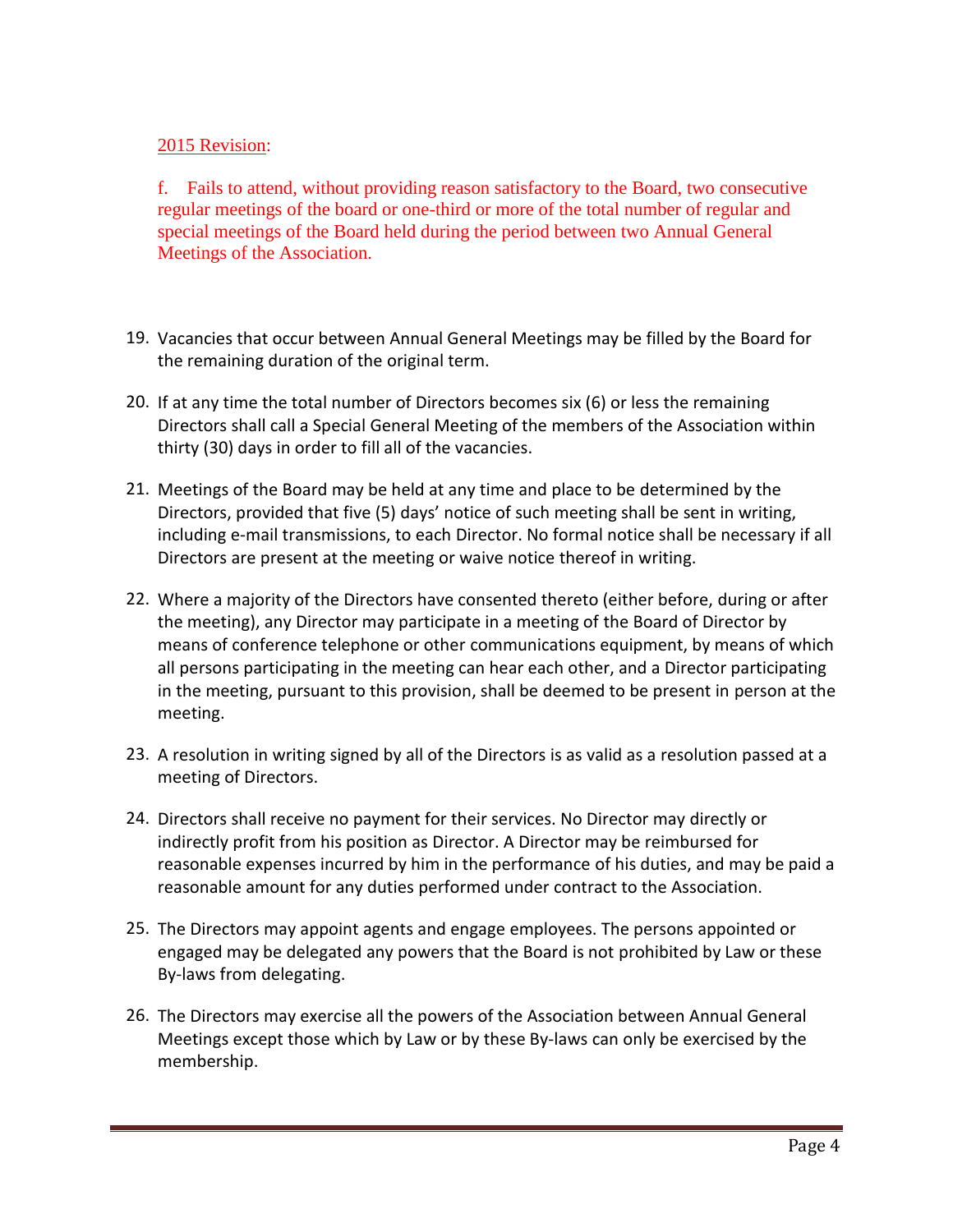- 27. Specifically, the Directors may:
	- a. Authorize expenditures, including payment for expenses incurred prior to the enactment of this By-law;
	- b. Delegate the power to employ and pay salaries;
	- c. Make appropriate rules for the operation of the Association;
	- d. Create Policy for the Association, including policies regarding the specific duties of each Director;
	- e. Create policies, guidelines and rules with regard to the operation of Standing or Ad Hoc Committees;
	- f. Ensure that decisions made on behalf of the membership are carried out;
	- g. Review Committee, Executive and other reports;
	- h. Review all programs against policy and comment on the effectiveness of such programs at the Annual General Meeting;
	- i. Review proposed changes to By-laws and make recommendations to the membership at the Annual General Meeting;
	- j. Present annual reports to the membership at the Annual General Meeting.
- 28. Unless otherwise required by these By-Laws, all decisions of the Board shall be by simple majority. The President shall not be entitled to vote on any matter upon which the Board must make a decision, provided that in the event of a tie, the President is entitled to cast the deciding vote.
- 29. In case of the absence or inability to act of any Director of the Association, or for any other reason that the Board may deem sufficient, the Board may delegate all or any of the powers of such Director to any other Director for the time being.

## **Protection of Directors**

30. Every Director shall be deemed to have assumed office on the express understanding and agreement and condition that every Director of the Association and their heirs, executors, and administrators and estate and effects respectively, shall from time to time and at all times, be indemnified and saved harmless out of the funds of the Association, from and against: a) all costs, charges and expenses whatsoever which such Director may sustain or incur as the result of any action, deed, matter or thing whatsoever made, done or permitted, by him in or about the execution of the duties of his office; b) All other costs, charges and expenses which he may sustain or incur in relation to the affairs thereof; except such costs, charges or expenses as are occasioned by his own wilful neglect or default.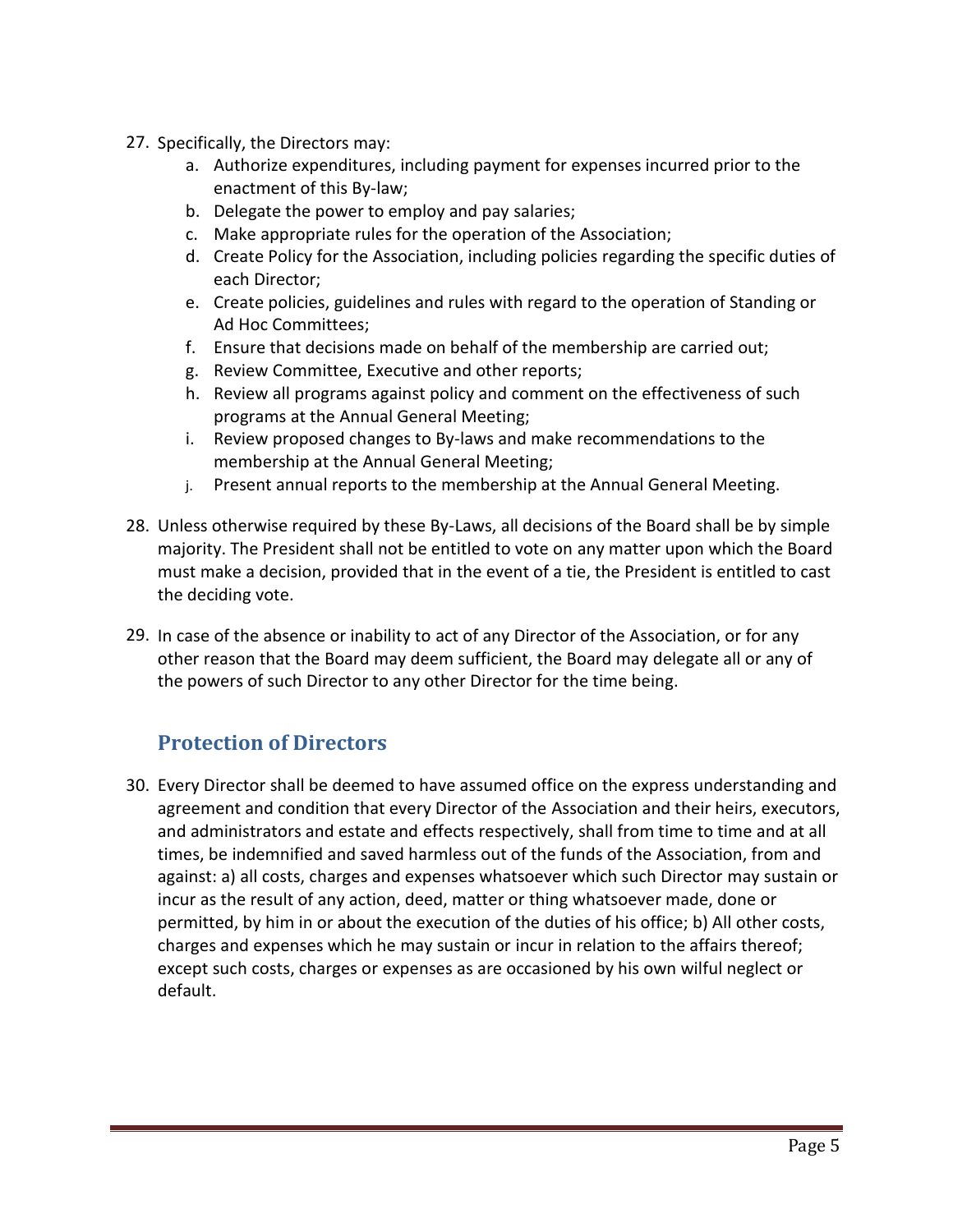- 31. No Director shall be liable for the acts, receipts, neglects or defaults of any other Director or employee, or for joining in any receipt or other act for conformity, or for any loss, damage or expense happening to the Association through the insufficiency or deficiency of title to any property acquired for or on behalf of the Association, or for the insufficiency or deficiency of any security in or upon which any monies of the Association shall be invested, or for any loss or damage arising from the bankruptcy, insolvency or tortious acts of any person with whom any of the monies, securities or effects of the Association shall be deposited, or for any loss occasioned by any error of judgment or oversight on his part, or for any other loss, damage or misfortune which shall happen in the execution of the duties of his office or in relation thereto, unless occasioned by his own wrongful and wilful act or omission.
- 32. No Director shall be under any personal duty or responsibility in respect of any contract, act or transaction, whether or not made, done or entered into in the name or on behalf of the Association, except such as shall have been made, done or entered into by such Director without authorization or approval by the Board.

## **Committees:**

33. The activities of the Association will be organized and carried out by Standing and Ad Hoc Committees. Standing Committees will be responsible for the following areas of activity that are continuously needed by the membership:

| BMX                                  |
|--------------------------------------|
| Cyclo-cross                          |
| Executive                            |
| KOM                                  |
| Mountain Bike                        |
| <b>Provincial Program</b>            |
| <b>Recreation and Transportation</b> |
| Road                                 |

Ad Hoc Committees may be created by ordinary resolution of the Board and assigned responsibility for inquiry, projects or activities that are expected to be "one time" or of limited duration.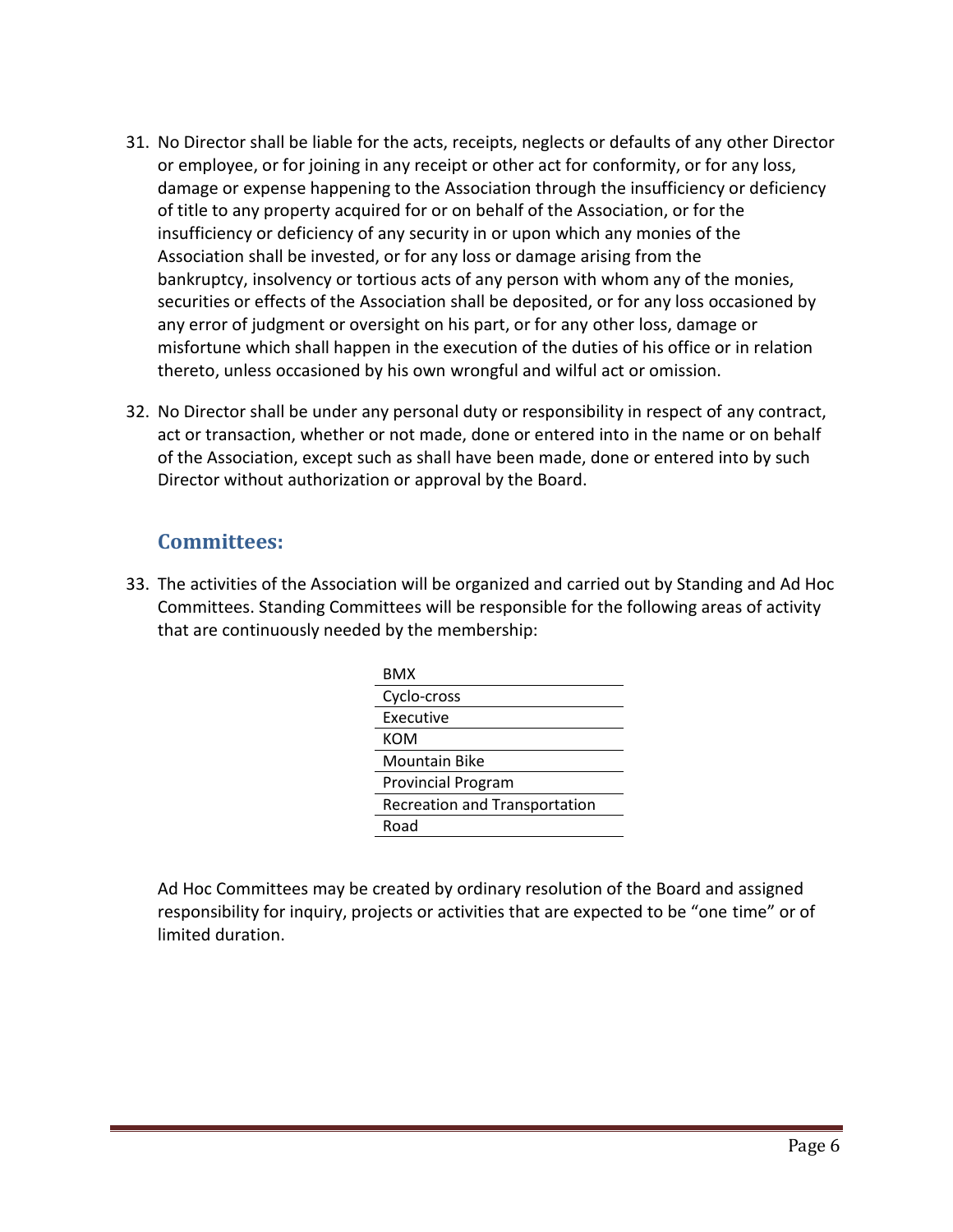- 34. The Chair of each Standing Committee will be the Directors elected or appointed to the respective cycling discipline, with the exception that the President will be the Chair of the Executive Committee and the VP will be the Chair of the Technical C.
- 35. With the exception of the Executive and Provincial Program Committees, each club in good standing may appoint an individual member as a representative of the club on that Committee.
- 36. The Executive Committee will be composed of the President, Vice-President, Secretary, Treasurer and Executive Director of the Association, and will have the authority to oversee the implementation of Board policies during the interval between Board meetings, and shall perform other duties as prescribed by the Board.
- 37. The Provincial Program Committee will be composed of a representative of the parents or legal guardians of the athletes in the program, a representative of the athletes in the program, and a representative from the cycling coaching community. All members must be in good standing with the Association.

# **Conflict of Interest**

- 39. A Director or member of a Committee who has an interest, or who may be perceived as having an interest, in a proposed policy, transaction, contract, event, clinic or race, will disclose fully and promptly the nature and extent of the interest to the Board of Directors or Committee members.
- 40. In addition, a Director or Committee member in a conflict of interest must
	- a. Speak to the matter if requested by the Chair of the meeting;
	- b. Refrain from further interaction or influence of the decision in the matter on request of the Chair;
	- c. Refrain from voting on the matter.

# **Discipline**

41. At any time, the Board may create a Disciplinary Committee, as an Ad Hoc Committee, to hear charges against a member, to make further inquiries about the charges, and to make recommendations to the Board. If the Board is of the opinion, after reviewing the report of the Disciplinary Committee, that the member has violated any provision of the Association's By-laws, regulations, rules, or has conducted himself/herself in a manner detrimental to the Association, the Board may implement the Committee's recommendations or call a hearing.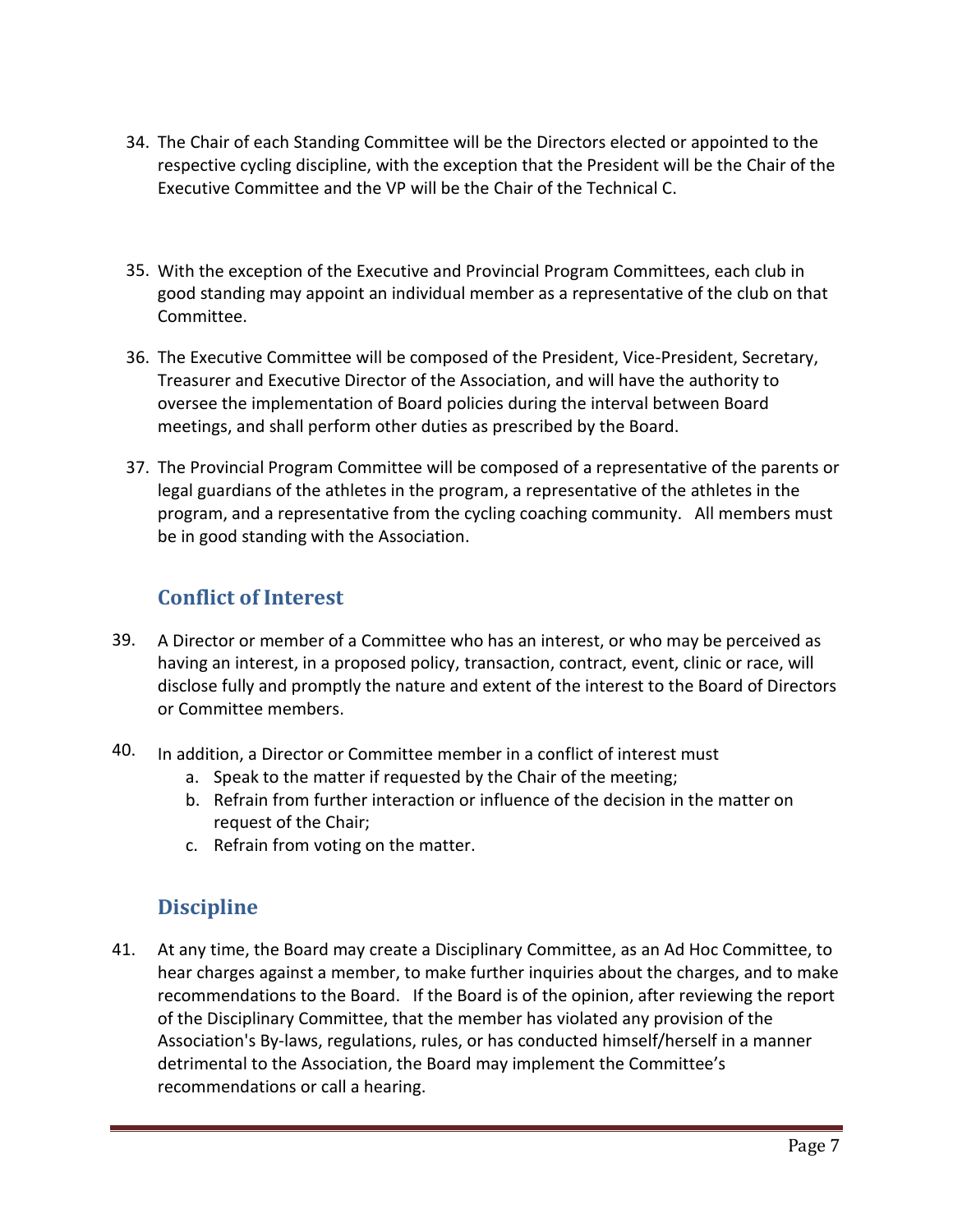- 42. At least fourteen (14) days prior to any meeting for such hearing, the Board shall, by registered mail, send notice of such hearing and the charges to be heard to such member at his/her last known address.
- 43. The Board may, after such hearing, by vote of at least 75% of the Directors in attendance, expel or suspend such member, or take such other disciplinary action as it deems appropriate.
- 44. The member in question shall remain expelled, suspended or disciplined until such Annual or Special General Meeting.
- 45. If the appeal of the member is allowed, by a simple majority vote of the members, the decision of the Board stands reversed and the Board shall take steps to see that the member's status is reinstated.
- 46. Voting on the expulsion, suspension or discipline of a member shall be by secret ballot.
- 47. No portion of an expelled or suspended member's annual fees is refundable.

## **Annual General Meeting**

- 48. The Annual General Meeting (AGM) shall be held no later than December 31st of each year, with the specific date to be determined by resolution of the Board.
- 49. Other meeting of the members whether Special or General may be convened by order of the Board at a location and date to be determined by resolution of the Board or on a written request addressed to the President and signed by not less than ten (10) percent of the members.
- 50. Notice of any membership meeting(s), whether Annual, Special or General shall be prominently posted on the Association's website, and a minimum of thirty (30) days in advance of such meeting.
- 51. At every Annual General Meeting, in addition to any other business that may come before the meeting, the following will be dealt with;
	- 1. Reports of the individual Directors including the activities of their respective Standing Committees;
	- 2. The financial statement and the report of the auditors;
	- 3. Elections to replace retiring Directors;
	- 4. The appointment of auditors for the ensuing year.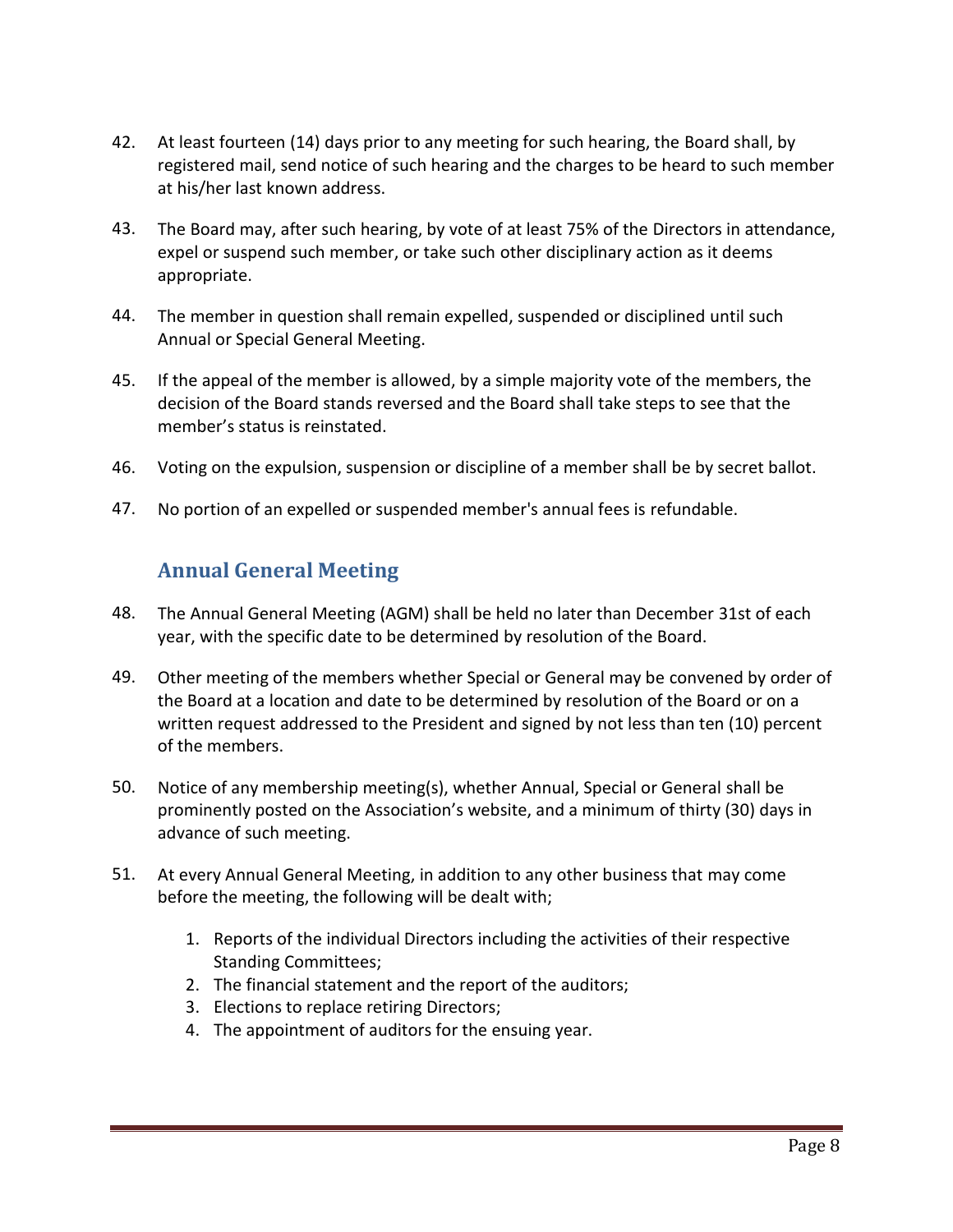- 52. The President shall be the Chairperson of all meetings of the members or the Directors of the Association. If the President is unable or unwilling to act as the Chairperson then, in descending order, the following will act as Chairperson for that meeting; a) Vice-President b) Treasurer c) Secretary. If none of the above listed Directors is willing or able to act as Chairperson, then the members present shall choose one of their number to the chair. If at any meeting a poll or secret ballot is demanded on the election of a Chairperson or on the question of adjournment, or termination, it shall be taken forthwith without adjournment.
- 53. Every question submitted to any meeting of members shall be decided in the first instance by a show of hands, and in the case of an equality of votes, the Chairperson shall have a casting vote. At any meeting, unless a poll or secret written ballot is demanded, a declaration by the Chairperson that a resolution has been carried or carried unanimously or by any particular majority or lost or not carried by a particular majority shall be entered to that effect in the minutes of the Association and shall be conclusive evidence of the fact without proof of the number or proportion of the votes accorded in favour of or against such resolution.
- 54. A demand for a poll or secret written ballot may be withdrawn, but if a poll is demanded and not withdrawn, the question shall be decided by a majority of votes given by the members present in person and such poll shall be taken in such manner as the Chairperson shall direct and the result of such poll shall be deemed the decision of the Association upon the matter in question.
- 55. Votes may be given either personally, through vested rights of a parent or guardian and/or by proxy, in the following manner:

| Member present in person                                         | One vote |
|------------------------------------------------------------------|----------|
| Member whose rights have vested in a parent or guardian One vote |          |
| Member present by proxy                                          | One vote |

56. Proxy votes will only be permitted from members residing a distance greater than l00 km from the City of Winnipeg. (AGM October 1, 1989) An instrument appointing a proxy shall be in writing under the hand of the appointer and shall be in the following form or in any other form which complies with the requirement of the Act.

"I am an individual member of the Manitoba Cycling Association who resides greater than 100 kms. from Winnipeg, and I hereby appoint \_\_\_\_\_\_\_\_\_\_\_\_\_\_\_\_\_\_\_\_\_\_\_\_\_\_\_of\_\_\_\_\_\_\_\_\_\_\_\_\_\_\_\_\_\_\_\_\_\_ as my nominee to attend and act on my behalf at the Annual or Special General Meeting of the membership to be held on the day of the day of the control of the control of the day of the control of the control of the control of the control of the control of the control of the control of the control of the control of the contro this meeting.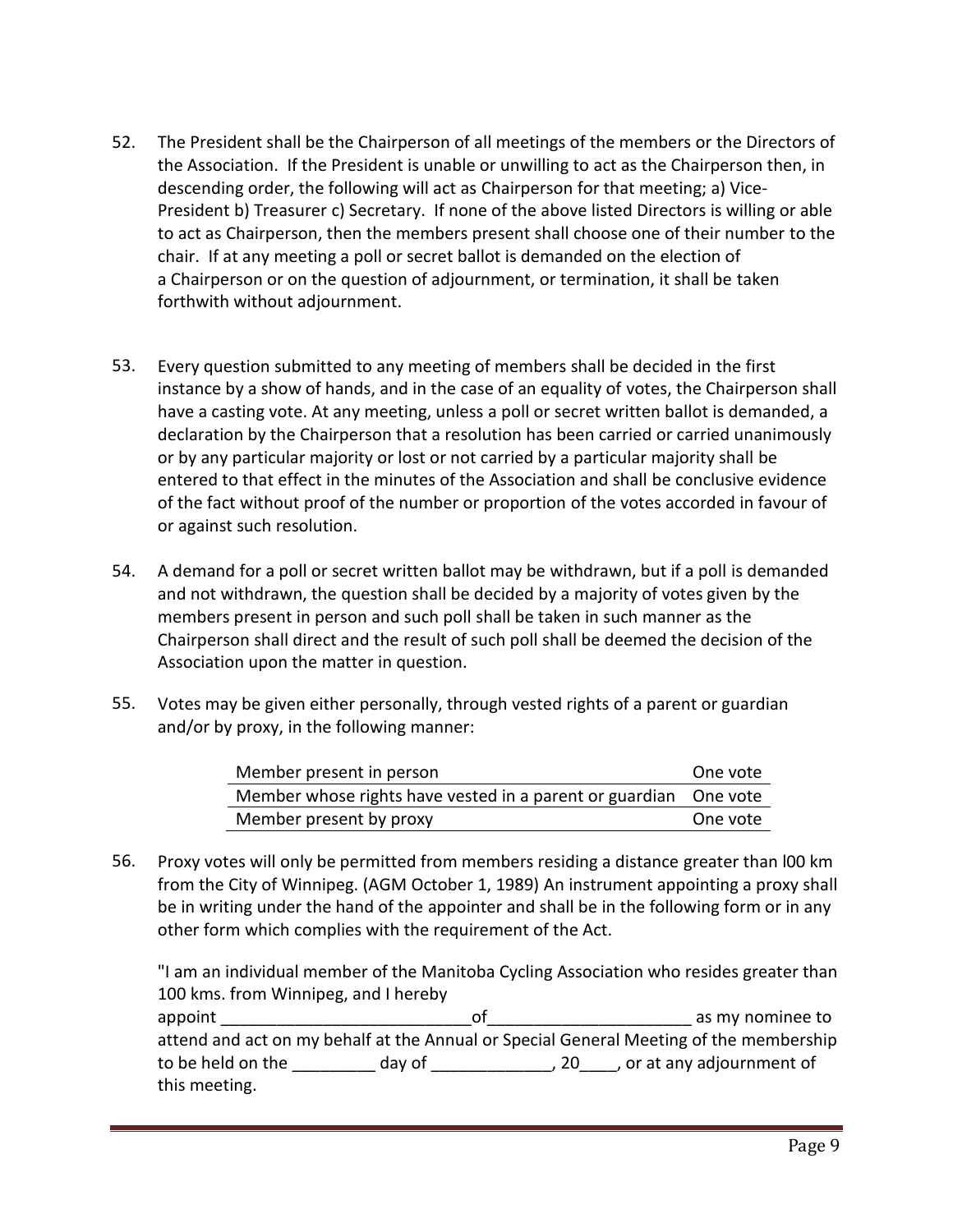I also declare that I am the parent or legal guardian of \_ individual member(s) who are younger than 16 years of age (strike out if not true). My nominee may act in the same manner, and to the same extent and with the same power as if I were personally attending the meeting.

| Dated the | day of | ZU                         |
|-----------|--------|----------------------------|
|           |        | <b>Signature of Member</b> |
|           |        | Witness                    |

(This form of proxy must be signed by the member and a witness.)"

57. A quorum of any meeting of members shall consist of those members present at the duly called meeting. At all meetings of members, every question shall be determined by majority vote unless specifically required by statute or by these By-laws to be otherwise.

# **Amendments of By-Laws**

58. The By-laws of the Association may be repealed or amended by following this procedure: first, the By-law change shall be approved by resolution of the Board; then, the Board's resolution must be approved by a two-thirds (2/3's) majority vote of the members present at the Annual General Meeting or a Special Meeting of the membership.

# **Signing of Documents**

- 59. Any contracts or other documents concerning power or authority that has not been delegated to a Director by the Board shall be subject to the prior approval of the Board and subsequently signed by those persons duly authorized to do so.
- 60. Cheques of the Association shall be signed by one of the President or Vice-President and one of the Treasurer or Secretary.

#### 2015 Revision:

Cheques of the Association shall be signed by any two of the following: Executive Director, and either the President or Vice-President, or either the Treasurer or Secretary.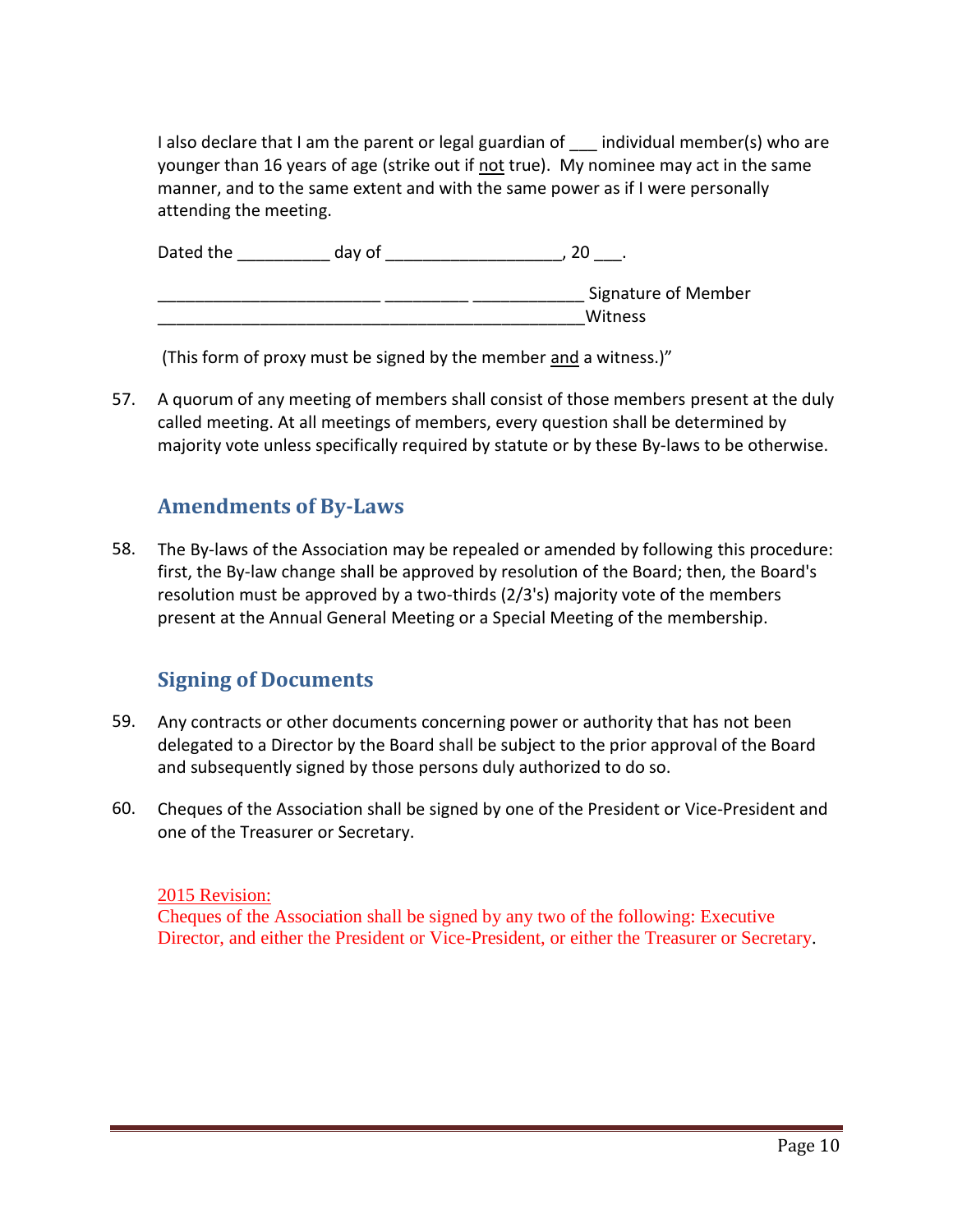#### **Auditors**

- 61. At each Annual General Meeting the members shall appoint an auditor or delegate the authority to appoint an auditor to the Board of Directors.
- 62. The auditor holds office until the next Annual General Meeting.
- 63. Between Annual General Meetings the Board may fill any vacancy in the position of auditor.
- 64. Payment for the auditor's services is to be decided by the Board.
- 65. The auditor is to make final audited financial statements available to the Board within 90 days of the fiscal year-end.

#### **Fiscal Year**

66. The fiscal year of the Association shall end on March 31st of each year.

## **Interpretation**

67. In these and any other By-laws, unless the context indicates otherwise, singular words include the plural, gender specific words include the opposite gender, reference to persons includes partnerships, incorporated societies and corporate bodies, and reference to "the Board" or to "the Directors" means the Board of Directors of the Association.

# **Dissolution**

68. Members of the Association have no personal claim to the Association's property. If the Association is dissolved and there are assets left over after satisfying liabilities, the remaining assets shall be distributed to one or more organizations whose purposes are similar to the Association's. The substance of this paragraph shall not be repealed or amended.